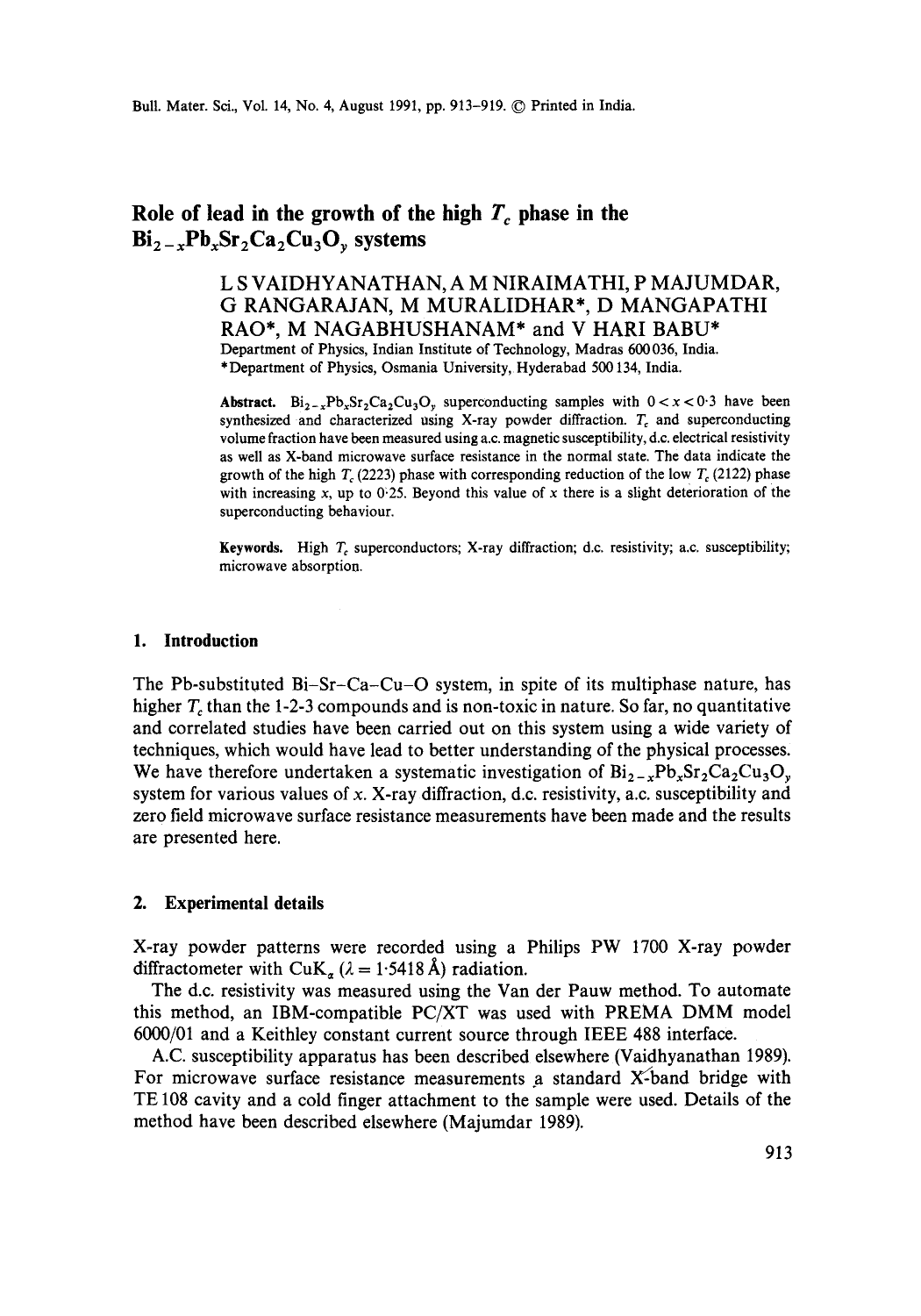#### **3. Results and discussion**

The compound with  $x = 0$  showed initially an almost linear decrease in resistance down to  $135$  K and reached zero resistance at  $79$  K. The large width of the transition indicated the probable multiphase nature of the compound. For  $x = 0.1$  compound the decrease was linear down to 115 K and thereafter dropped steeply down to 102 K. The resistance finally reached zero value at 81 K. For  $x = 0.2$  compound, the resistance was found to decrease linearly down to 125 K and reached zero value at 85 K. The behaviour of the compound with  $x = 0.25$  was similar to that for  $x = 0.2$  except that a tail could be noticed between 116 and 96 K. For  $x = 0.3$ , the decrease in resistance was linear down to lI9K and then there was a further decrease to zero value at 102 K. No tail was observed and the width of the transition was 17 K.

The computed values of the d.c. resistivity of all the samples after storage for a few months and where necessary subsequent heat-treatment under standard conditions, are shown in figure 1. It is clearly seen that  $\rho_{\rm dc}$  in the normal state and the temperature corresponding to a maximum in  $d\rho_{\text{dc}}/dT$  at the transition increase monotonically with the composition  $x$  of Pb. Almost all the samples showed zero resistivity around 72 K.

Figure 2A shows the X-ray diffraction pattern for  $Bi_2Ca_2Sr_2Cu_3O_y$  (x=0) sample. A broad agreement both in the d values and the intensity ratios of prominent peaks viz.  $(1\ 1\ 3)$ ,  $(1\ 1\ 5)$ ,  $(1\ 1\ 7)$ ,  $(2\ 0\ 0)$  and  $(2\ 2\ 0)$  was found with the values reported by Hazen *et al* (1988), Chavira *et al* (1988) and Pierre *et al* (1989). These are shown in table 1 along with the data of Hazen *et al* (1988) who determined the lattice constants assuming the structure to be orthorhombic and obtained the cell parameter values,  $a = 5.41$  A,  $b = 5.439$  A and  $c = 30.78$  A. These parameters have been related to the simple cubic perovskite cell (a cube with  $a = 3.85$  A) by the ratios  $\sqrt{2.5}\sqrt{2.8}$ . They identified this as the low  $T_c$  (80 K) 2122 phase. More precisely they represented it as  $Bi_2Ca_2(Ca_{0.39}Sr_{0.56}Bi_{0.05})_3O_{8+v}$ . Chavira *et al* (1988) obtained  $a = 5.42$  A,  $b = 5.42$  A and  $c = 30.9$  A. They have also done computer-stimulated spectra for this 2122 (80 K) phase by using *Fmmm, Cccm* and *lmmm* space groups respectively and found that *Fmmm* was the best choice. Pierre *et al* (1989) obtained  $a \approx b \approx 5.4$  A and  $c \approx 30.8$  A. It is thus clear that  $Bi_2Ca_2Sr_2Cu_3O_y$  predominantly contains the 2122 phase. A few small peaks denoted by dots which probably correspond to high  $T_c$  phase can also be seen from figure 2A. Figures 2 B, C, D show the X-ray diffraction patterns for the  $x = 0.1$ , 0.2 and 0.25 samples. The d values and intensity ratios observed are given in table 2 along with those of Jian *et al* (1988) for comparison. The results show good agreement. Jian *et al* (1988) assumed this to be a new structure and indexed it with an orthorhombic cell ( $a = 5.09$  A,  $b = 5.18$  A and  $c = 36.98$  A). Our d values and intensities of the peaks also coincided with those reported by Chavira *et al* (1988) for the  $Bi_{1.8}Pb_{0.2}Ca_2Sr_2Cu_3O_y$  compound in which they have obtained a  $T_c(0)$  at 106 K. Lattice parameters of these high  $T_c$  2223 (110 K) phase have been determined by them and are  $a = 5.41$ ,  $b = 5.42$  A and  $c = 37.0$  Å. Pierre *et al* (1989) indexed the 2223 phase with reference to an orthorhombic cell having the lattice constants  $a \approx b \approx 5.4$  A and  $c \approx 37$  A. Xianhui *et al* (1989) obtained  $T_c(0)$  at 105 K in a  $Bi_{2.5}Pb_{0.5}Ca_{2}Sr_{2}Cu_{3}O_{y}$  sample and obtained values of the predominant diffraction peaks at  $3\cdot708$  A,  $3\cdot089$  A and  $2\cdot652$  A. We have also obtained values of  $3\cdot707$  A,  $3\cdot089$  A and  $2.648$  A corresponding to the  $(0010)$ ,  $(0012)$  and  $(0014)$  reflections of the high  $T_c$  phase.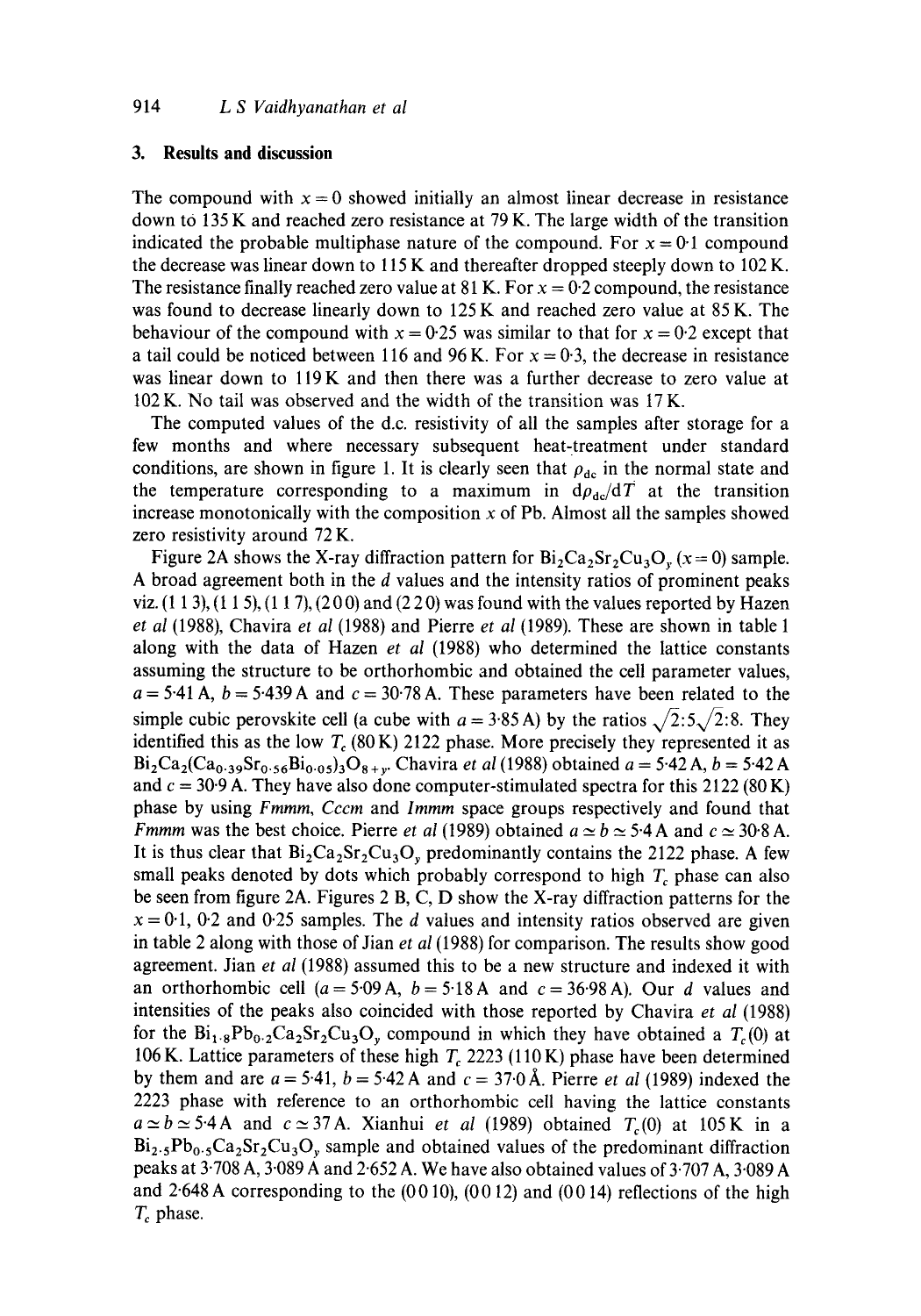

**Figure 1.** DC resistivity vs temperature of  $Bi_{2-x}Pb_xCa_2Sr_2Cu_3O_y$ .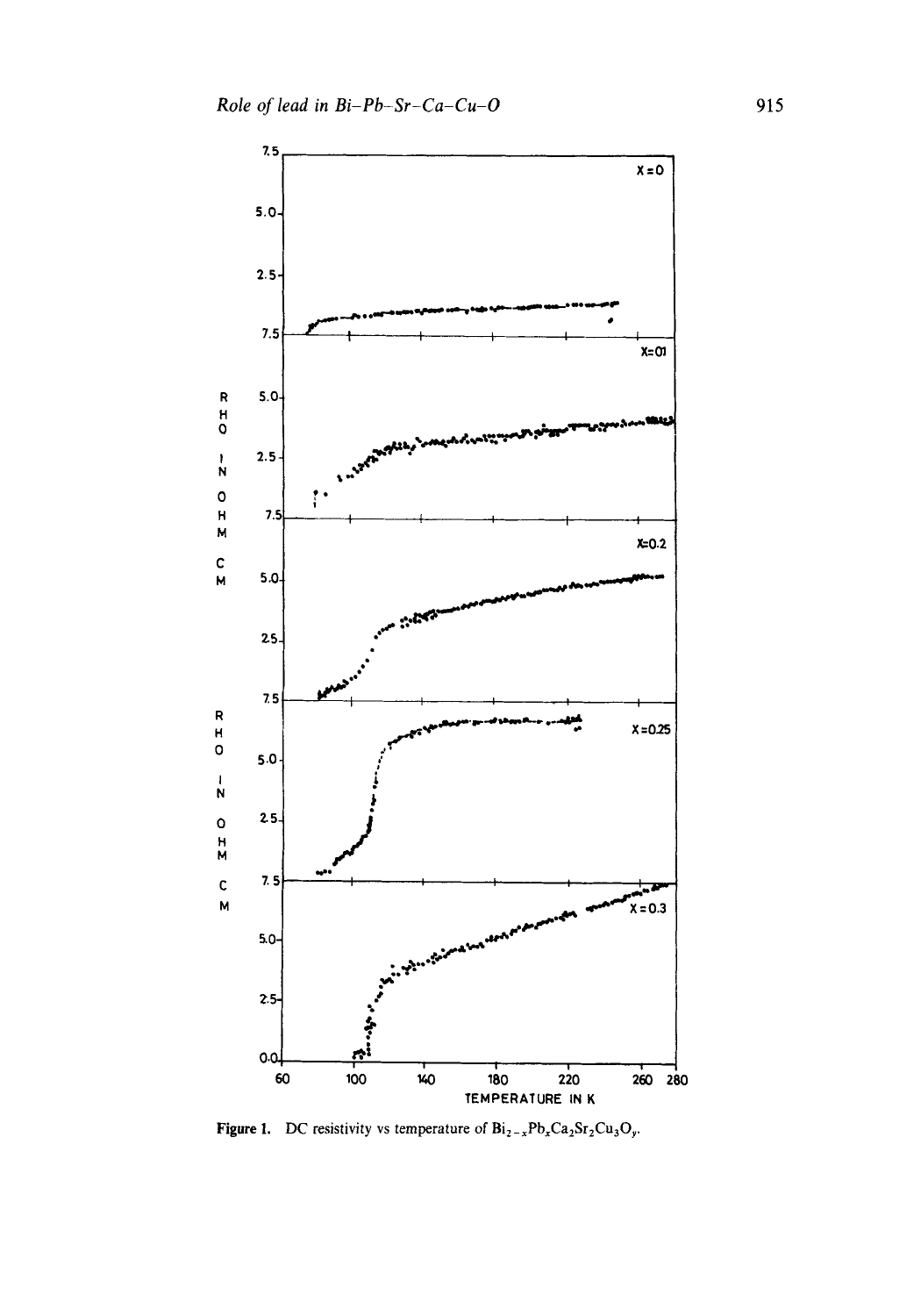| h | k |          | $d_{obs}$<br>(present)<br>A | $d_{\text{obs}}$<br>/4/<br>A | $d_{\rm cal}$<br>A | $I/I_0$<br>(present) | $I/I_0$<br>/4/ |
|---|---|----------|-----------------------------|------------------------------|--------------------|----------------------|----------------|
|   |   | 3        | 3.586                       | 3.593                        | 3.594              | 41                   | 41             |
|   |   |          | 3.243                       | 3.257                        | 2.256              | 100                  | 100            |
|   |   |          | 3.889                       | 3.890                        | 2.891              | 73                   | 62             |
| 2 | 0 | $\theta$ | 2.706                       | 2.709                        | 2.705              | 76                   | 91             |
| 2 | 0 | 10       | 2.029                       | 2.033                        | 2.032              | 26                   | 26             |
| 2 | 2 | 0        | 1.910                       | 1.915                        | 1.918              | 29                   | 31             |

Table 1. Powder diffraction data of  $Bi_2Ca_2Sr_2Cu_3O_v$ .



**Figure 2.** X-ray diffraction pattern for  $Bi_{2-x}Pb_xCa_2Sr_2Cu_3O_y$ , where A is for  $x = 0$ , B is for  $x = 0.1$ , C is for  $x = 0.2$  and D is for  $x = 0.25$ .

Toghe et al (1989) prepared superconducting thick film of  $Bi_{1.8}Pb_{0.2}Ca_2Sr_2Cu_3O_y$ and found  $T_c(0)$  at 80 K in films sintered at 850°C for 30 min and  $T_c(0)$  at 102 K in films sintered for 15 h. They have also observed that the  $110K$  phase (002), (008),  $(0010)$ ,  $(0014)$  and  $(0016)$  X-ray peaks which were absent in 30 min sintered films. Our results presented in table 2 show that the intensities of the  $(0010)$ ,  $(0012)$  and (0014) peaks which correspond to high  $T_c(110\,\text{K})$  phase increase considerably with lead doping.

The a.c. susceptibility data are displayed in figure 3, while the  $T_c$  (onset) and the corresponding volume fraction calculated using a Pb reference sample are shown in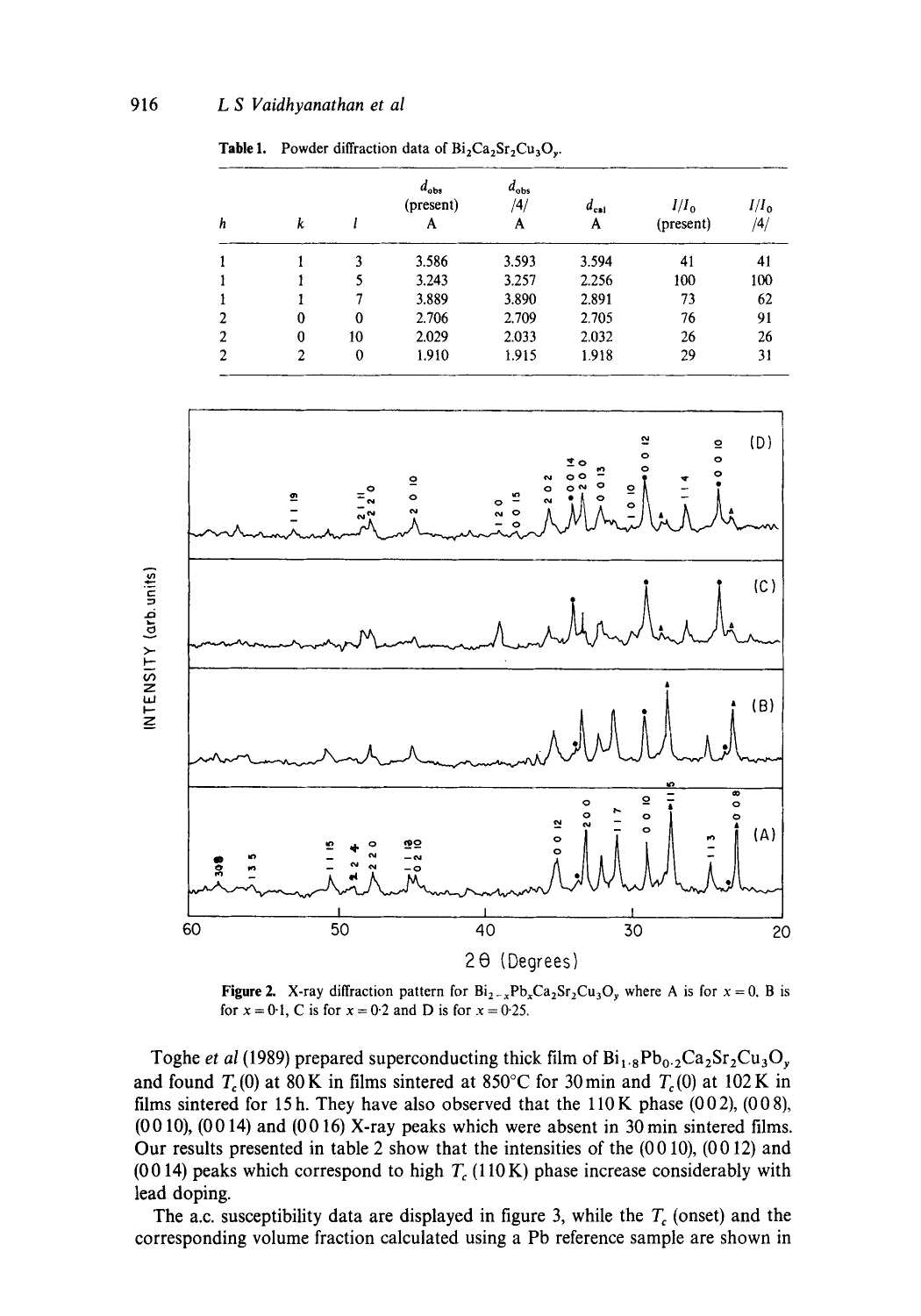Table 2. X-ray diffraction data of  $Bi_{1.80}Pb_{0.20}Ca_2Sr_2Cu_3O_y$ 

| h          | k        |    | $d_{obs}$<br>(present)<br>A | $a_{obs}$<br>'5/<br>A | $a_{ca}$<br>A | $I/I_{0}$<br>(present) | $I/I_0$<br>/5/ |
|------------|----------|----|-----------------------------|-----------------------|---------------|------------------------|----------------|
| $^{\rm o}$ | 0        | 10 | 3.705                       | 3.704                 | 3.699         | 99                     | 88             |
|            |          | 4  | 3.388                       | 3.394                 | 3.381         | 46                     | 39             |
| $\Omega$   | 0        | 12 | 3.089                       | 3.087                 | 3.082         | 100                    | 100            |
| $^{\circ}$ | $\theta$ | 18 | 2.823                       | 2.844                 | 2.845         | 42                     | 36             |
| $\theta$   | $\theta$ | 14 | 2.648                       | 2.644                 | 2.642         | 70                     | 87             |
| 2          |          | 11 | 1.889                       | 1.889                 | 1.890         | 29                     | 30             |



**Figure 3.**  $\chi'$  vs temperature of Bi<sub>2-x</sub>Pb<sub>x</sub>Ca<sub>2</sub>Sr<sub>2</sub>Cu<sub>3</sub>O<sub>y</sub> where A is for  $x = 0$ , B is for  $x = 0.1$ , C is for  $x = 0.2$ , D is for  $x = 0.25$  and E is for  $x = 0.30$ .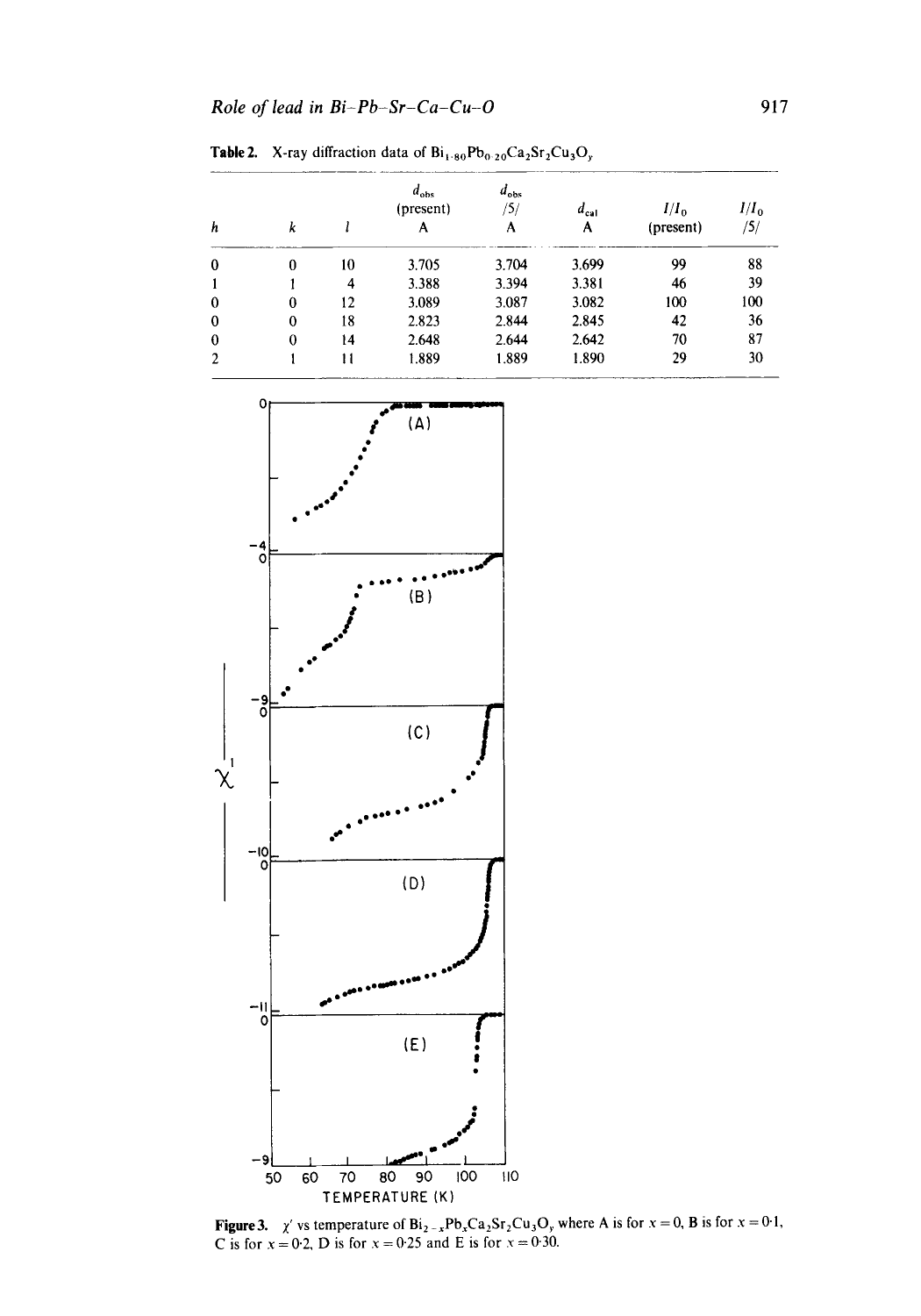| $\boldsymbol{x}$ | $\rho_{\rm dc}$<br>$m\Omega$ cm | $d\rho/dT$<br>$m\Omega$ cm/K | $T_c^{\rm on}$<br>(on)<br>ĸ | vol.fra.<br>$\binom{6}{0}$ | $R_{\text{microwave}}$<br>Ω | $R_{\mu \text{wave cal}}$<br>Ω |
|------------------|---------------------------------|------------------------------|-----------------------------|----------------------------|-----------------------------|--------------------------------|
| 0.00             | 1.083                           | 0.003                        | 108.4                       | 14.68                      | 9.6                         | 0.63                           |
| 0.05             | 1.92                            | 0.0063                       | 108.0                       | 17.44                      | 10.6                        | 0.84                           |
| 0.10             | 3.17                            | 0.0083                       | 109.2                       | 41.23                      | 11.4                        | 1.08                           |
| 0.20             | 3.83                            | 0.0145                       | 107.5                       | 43.14                      | 12.5                        | 1.19                           |
| 0.25             | 6.58                            | 0.0104                       | 107.7                       | 48.81                      | 14.9                        | 1.56                           |
| 0.30             | 4.41                            | 0.0291                       | 105.0                       | 40.66                      | 29.8                        | 1.27                           |

**Table 3.** Experimental data of  $Bi_{2-x}Pb_xCa_2Sr_2Cu_3O_y$ .



**Figure 4.** Microwave surface resistance vs temperature of  $Bi_{2-x}Pb_xCa_2Sr_2Cu_3O_y$ .

table 3. The  $T_c$  and corresponding volume fractions are found to be lower in the case of the  $x = 0.30$  sample as compared to the one with  $x = 0.25$ , for which both have a maximum value. In the case of  $x = 0.20$ , 0.25 and 0.30 samples, a small but distinct maxima in  $\chi''$  were also detected close to  $T_c$ .

The microwave surface resistance obtained from bandwidth measurements (figure 4) in the normal state for different values of Pb are also given in table 3. This trend agrees with  $\rho_{dc}$  shown in figure 1. However the microwave values differ by about one order of magnitude from the values derived from  $\rho_{\text{dc}}$ . This may be because of surface